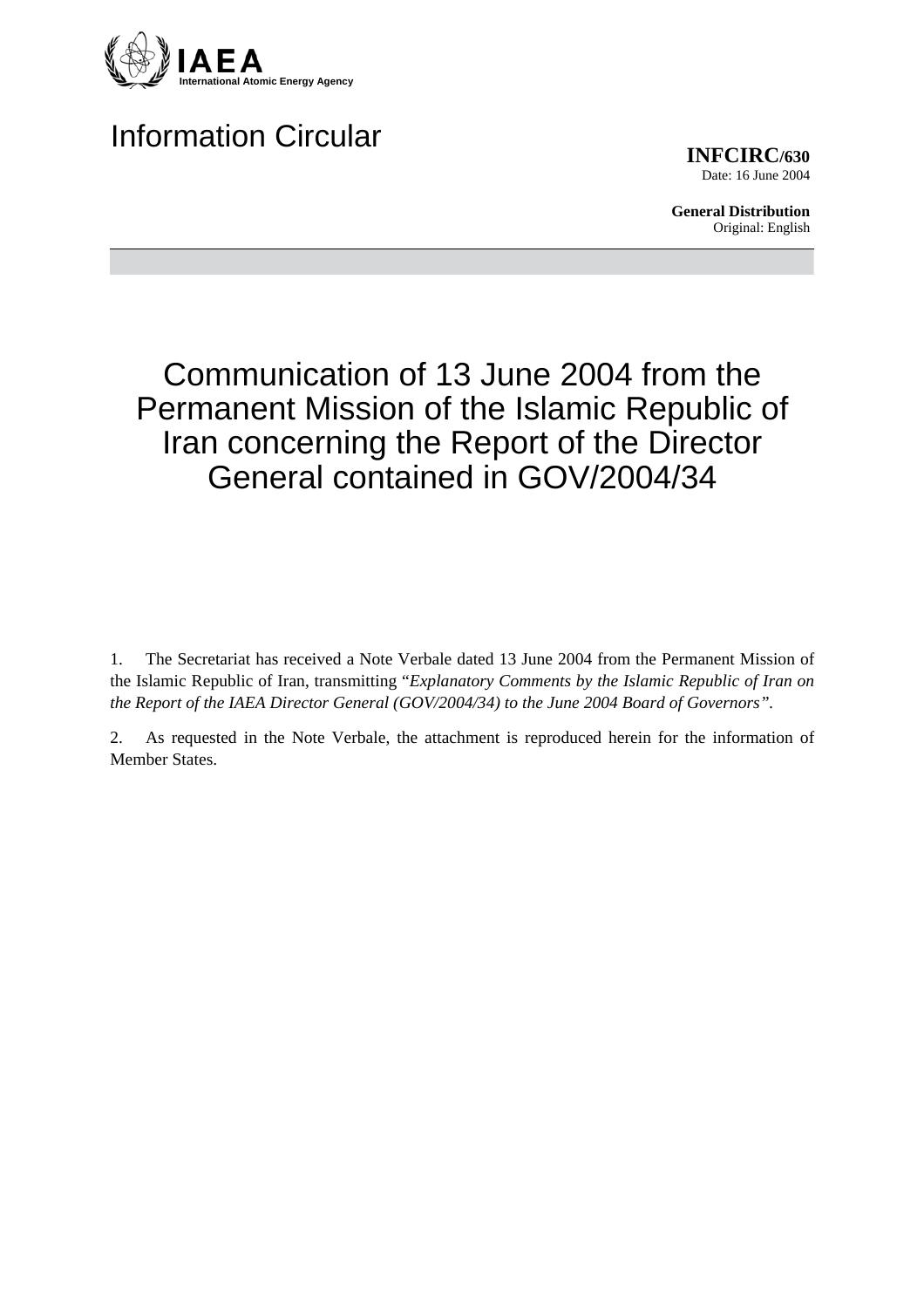## Explanatory Comments by the Islamic Republic of Iran on the Report of the IAEA Director General (GOV/2004/34) to the June 2004 Board of Governors

The Islamic Republic of Iran is pleased to note that the Director General's Report provides a clear indication that major and decisive steps have been taken by both IAEA  $\&$  Iran towards the resolution of outstanding questions since the last meeting of the Board of Governors. The present verification activities going beyond the safeguards agreement (INCIRC/153 type) and the Additional Protocol, represents an important achievement for both Iran and the IAEA.

It needs to be borne in mind that lack of identified or known criteria or timelines, on the basis of which Iran could organize itself for robust inspections, has required Iran to provide information or to grant access primarily after requests were made by the Agency. However, in the spirit of cooperation and as confirmed in the report of the Director General, action has been taken to satisfy the requests of the Agency in the fullest and most speedy manner possible.

Over 670 person-days of inspections have been carried out in Iran since February 2003, amounting to one of the most robust and intrusive verifications in the history of the Agency. In spite of the fact that the complementary access envisaged in Article 4 of the Additional Protocol could legally be granted only after the declarations have been submitted to the Agency, Iran has voluntarily granted 12 complementary accesses even prior to the submission of its declarations, most of which with 2 hour notice or even less.

#### **Careful examination of the information and evidence provided in the next few pages will clearly establish that:**

- **1. All contaminations have been caused by foreign imported components. Gradual evolution of Agency's findings with regard to 54% HEU contamination has now confirmed Iran's statement that 54% contamination is from imported components. Further sampling coupled with cooperation by third parties will also confirm Iran's account of the only outstanding contamination issue on the origins of the 36% contamination;**
- **2. The information and explanations provided by Iran on the other major outstanding issue, that is the P2 centrifuge program, have been full and consistent and have not in any case involved changing or contradictory information. The delay in taking of environmental samples should not be attributed to Iran.**
- **3. Iran's account of the laser enrichment program has been correct and consistent.**
- **4. Through full transparency and cooperation by Iran since October 2003 coupled with intensive and robust verification by the Agency, there is now sufficient confirmation to enable the Agency to begin a normal process of verification in accordance with the normal implementation of the Additional Protocol in a technical and not political environment.**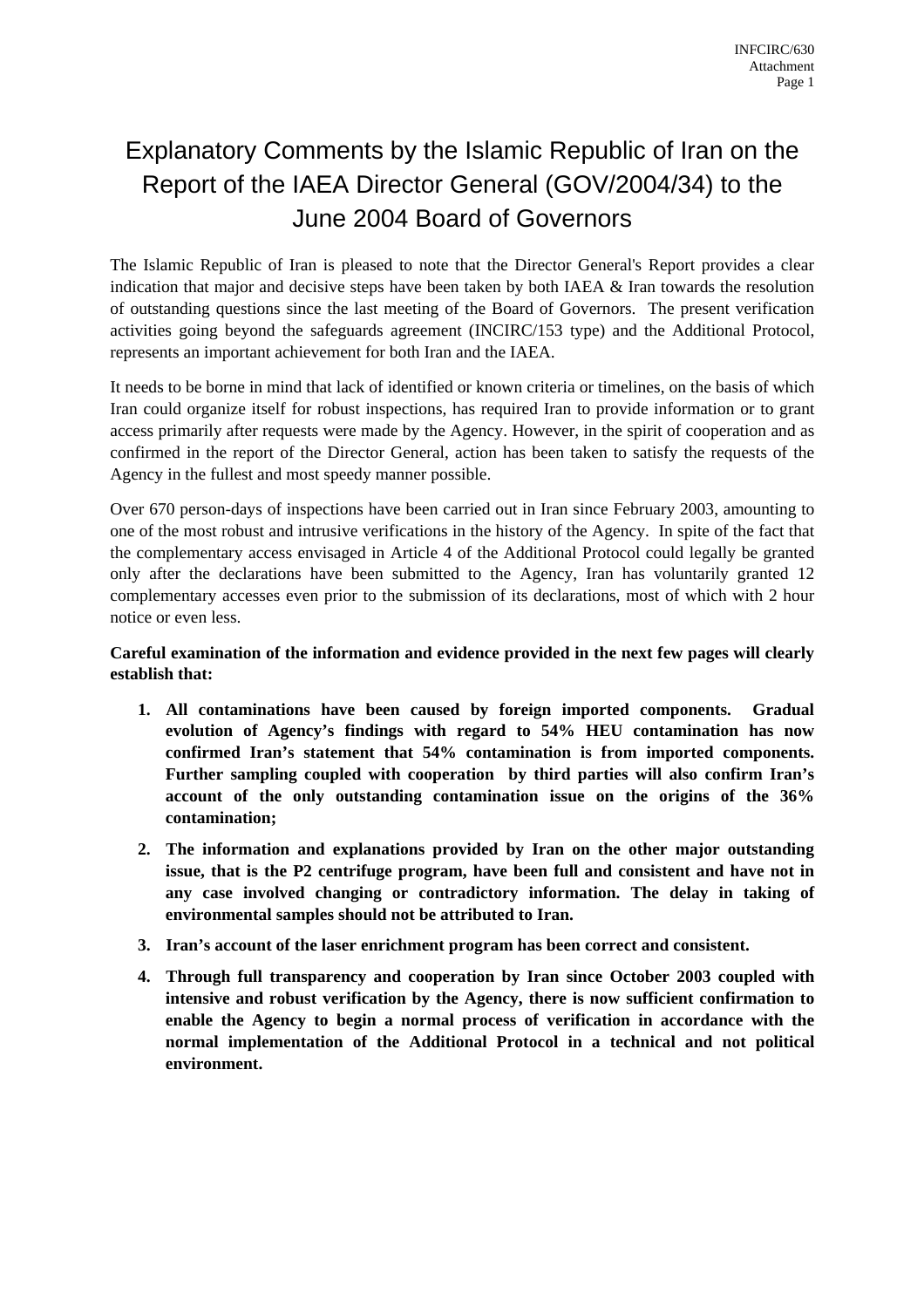## **A. Contamination Issue**

#### **1- General Remarks**

As mentioned by the DG in para 46 of the report, the issue of contamination is a complex matter, which deals with the traces of particles and not nuclear material.

As time passes and the number of environmental samplings increases, one would be in a better position to come to a technically well-justified conclusion. The major difference between the latest conclusions benefiting from analysis of more samples and the earlier conclusions of the Agency based on preliminary analysis of few samples, is a proof of this claim.

We are confident that through additional swipe samples and intensive cooperation by third countries with the IAEA, the remaining key question namely the source of the 36% Uranium-235 particles will be identified and the issue resolved. This is acknowledged by the DG in para 46 of the report: "the Agency has received some information from other states that may be helpful in resolving some contamination questions ..."

#### **2- Review of Agency's Report**

The first environmental samples taken at Natanz by the Agency as the baseline showed the presence of Natural, Low Enriched Uranium (LEU) and High Enriched Uranium (HEU) particles.

In its response to the Agency's request for explanations, Iran declared that the source of contaminations are solely from imported contaminated parts received from the intermediaries and that Iran has not been able to enrich uranium by gas centrifuge machines beyond %1.2 U-235.

Yet, reporting and drawing preliminary conclusions by the Agency, which may have been caused partially by the pressure to produce premature conclusions, may be indicative of a serious caveat:

- In the course of the last 9 months and on the basis of preliminary results of analyses of few samples, the Agency drew preliminary conclusions in the last several reports regarding the distribution of contamination of HEU and LEU as well as the linkage of this issue to possible undeclared nuclear material and activities.
- The more careful and thorough investigation and analysis of further additional sampling proved that these early conclusions, which raised undue doubts and concerns, had no technical ground.
- **A clear example is the latest report of analysis of samples dated 15 May 2004, in which the Agency informed that "Generally these findings support the State statement that 54% HEU originates from the imported centrifuge parts."**

**Iran has no doubt that the origin of the 36% contamination is also from the imported centrifuge parts. Taking more samples from the parts will once again prove the correctness of Iran's contention. This is particularly the case because we have witnessed a gradual evolution of Agency's views on the locations where 36% contamination has been found. It was originally claimed on 27 October 2003 that such contamination was found only in one room, while in the current report it is clear that that contamination has been located in different locations and on imported components. The cooperation of other states will help expedite the resolution of this issue.**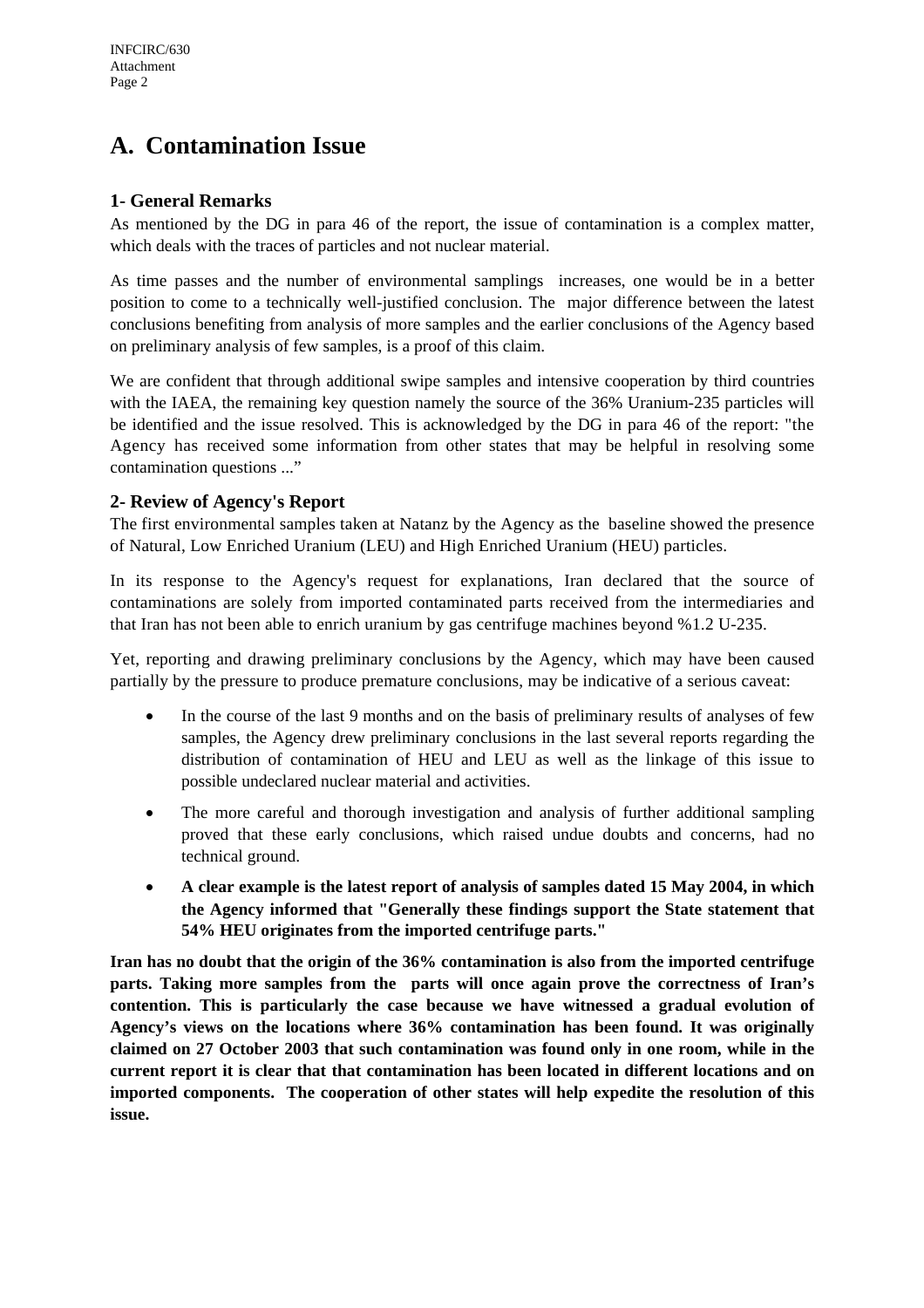### **B. R&D Work on P-2 Type Centrifuge**

#### **1. General Observations**

Following several inspections by the Agency and discussions with the inspectors on centrifuge research and development in general and P-1 national project in particular, the issue of R&D on P-2 has been discussed and requested information was given to the inspectors. The following complementary information based on the records of inspections which the Secretariat is already aware of, are submitted for the consideration of Member States:

- In 1996, during a discussion on the P-1 centrifuge deal, the intermediaries provided a set of general engineering drawings on a design called P-2 in hard copies. The Iranian side was encouraged to make a separate deal if interested in such an advanced model of centrifuges. A new deal was not approved and never pursued by the AEOI due to the following reasons:
	- o The AEOI was unsatisfied with the results of the first deal, which provided Iran with some components that were either used or rejected.
	- o At that time, Iran had several technical problems to solve and had not yet mastered in P-1 design. It therefore found it too ambitious to embark upon such an advanced type.
- Following an assessment of the national technical and scientific capabilities, the AEOI came to the conclusion that it was not feasible to base the national project on the P-2 model at least until a required level of expertise was reached within the country and mastery is gained in engineering and manufacturing capabilities to produce centrifuges. The lack of detailed manufacturing drawings of P-2 was another reason for the decision. The Agency's expert confirmed that the decision was technically well justified . Therefore, the general engineering drawings stayed dormant until 2002.
- An engineer who had previously worked on P-1 design established a private company after leaving the AEOI and proposed to work on P-2 centrifuges with composite rotors. He thoroughly explained to the inspectors the reasons for his choice of the composite rotors of carbon fiber instead of maraging steel. The experiences of industrial countries substantiate his claim. To this end, the AEOI reached an agreement with him and signed a one-year contract in March 2002 in order for him to deliver one complete centrifuge machine after conduct of rotational test with the maximum achievable rotational speed. The contract did not include gas-feeding test. The contract was terminated due to contractual and financial problems in less than a year.
- The workshop of the above-mentioned private company was inspected and the following additional requests of the Agency inspectors were fulfilled with full cooperation of the AEOI and the private company:
	- o His contract as well as the report of his research project submitted to the AEOI were reviewed by the Agency's inspectors in April 2004.
	- o The logbook/notebook of his experiments, which he considered as his own intellectual property was thoroughly examined by the Agency inspectors at his workshop.
	- o The components produced by him were inspected by the Agency inspectors; a complete list of them was recorded by the inspectors; swipe samples & photos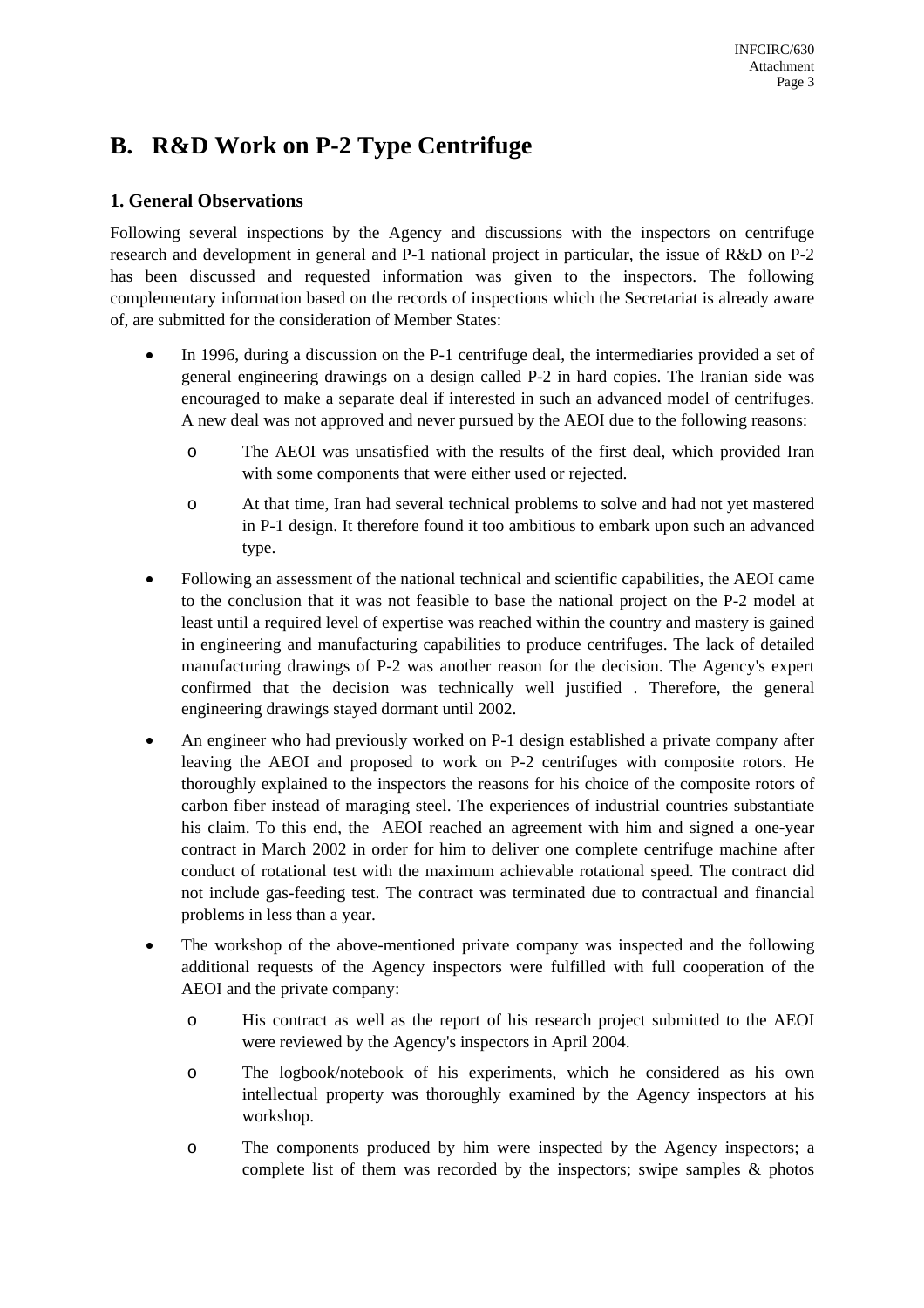were taken and finally, as a cooperative gesture by Iran, upon request by the Agency, the components were sealed by inspectors.

- The report of R&D on P-2, presented to inspectors, included technical and experimental information such as the problems faced and progress made (e.g. rotational speed achieved) while the researcher had to report on theoretical principles on the basis of which he had conducted his applied research and been able to fulfill his contractual obligations.
- In addition to the report, the thorough review of his logbook/notebook which contained details of his experiments did give clear picture of the project. Immediately after the inspection, the inspectors confirmed that he is very qualified both in theory and practice. The inspectors never raised what is echoed in Para 37 regarding his report to the AEOI.

#### **2. Review of the Report**

#### 2.1.Consistency of Iranian Account of P2 R&D Program

The available evidence and records of the meetings and interviews conducted by the Agency, shown below, clearly indicate that the observation by the Agency in para 22 of the Report indicating the emergence of new and contradictory information about the P2 centrifuge, which has lead to the Agency's assessment in para 47 that information about P2 "in some cases continues to involve changing or contradictory information" are without justification and may have been caused by insufficient review of the previously conducted interviews.

- At the meeting with the Agency's inspector on 28 January 2004, the above-mentioned engineer declared that during the term of his contract he was able to make all components of one machine in his workshop *with the exception of the magnet which he purchased from abroad, the composite rotor tube made in another workshop (later visited by the Agency inspectors) and the ball and pivot which were brazed at the AEOI workshop.*
- Therefore, the information in Para 22 of GOV/2004/34 that "it had imported some magnets" relevant to P-2 centrifuge from Asian suppliers, and that the composite rotors that had been manufactured in Iran had in fact been fabricated in other workshop" is fully consistent with what the engineer had declared in the initial January meeting and does not amount to new discovery or revelation. By the same token however, the contention in that paragraph that "Iran has now acknowledged that, contrary to these earlier statements" is incorrect and contrary to the record of the January 2004 meeting with the inspectors .
- In the same paragraph the phrase "Iranian authorities had previously stated that Iran had not obtained any P-2 centrifuges or components thereof, from abroad, but had manufactured all component, including composite rotors, in a workshop on the premises of a private company in Tehran" is also incorrect since, for example during the meeting with inspectors in January 2004 as well as in the communication INFCIRC/628, Iran reiterated that it has not received any P-2 component *from the intermediary* (with whom the deal on P-1 design was made). The magnets purchased by the said individual (private company) did not originate from the intermediaries but from the Asian company, which the Agency has already acknowledged in its report.
- The 4000 magnets referred to in the report were never purchased from the European company (labeled by the report as *"European intermediary"* in Para 23). The copy of the Performa invoice was submitted to the inspectors. The total number of magnets received by him is about 100 (low quality not used in his project) and about 50, which were presented to inspectors. This information removes the ambiguities raised in Paragraphs 23  $\&$  24.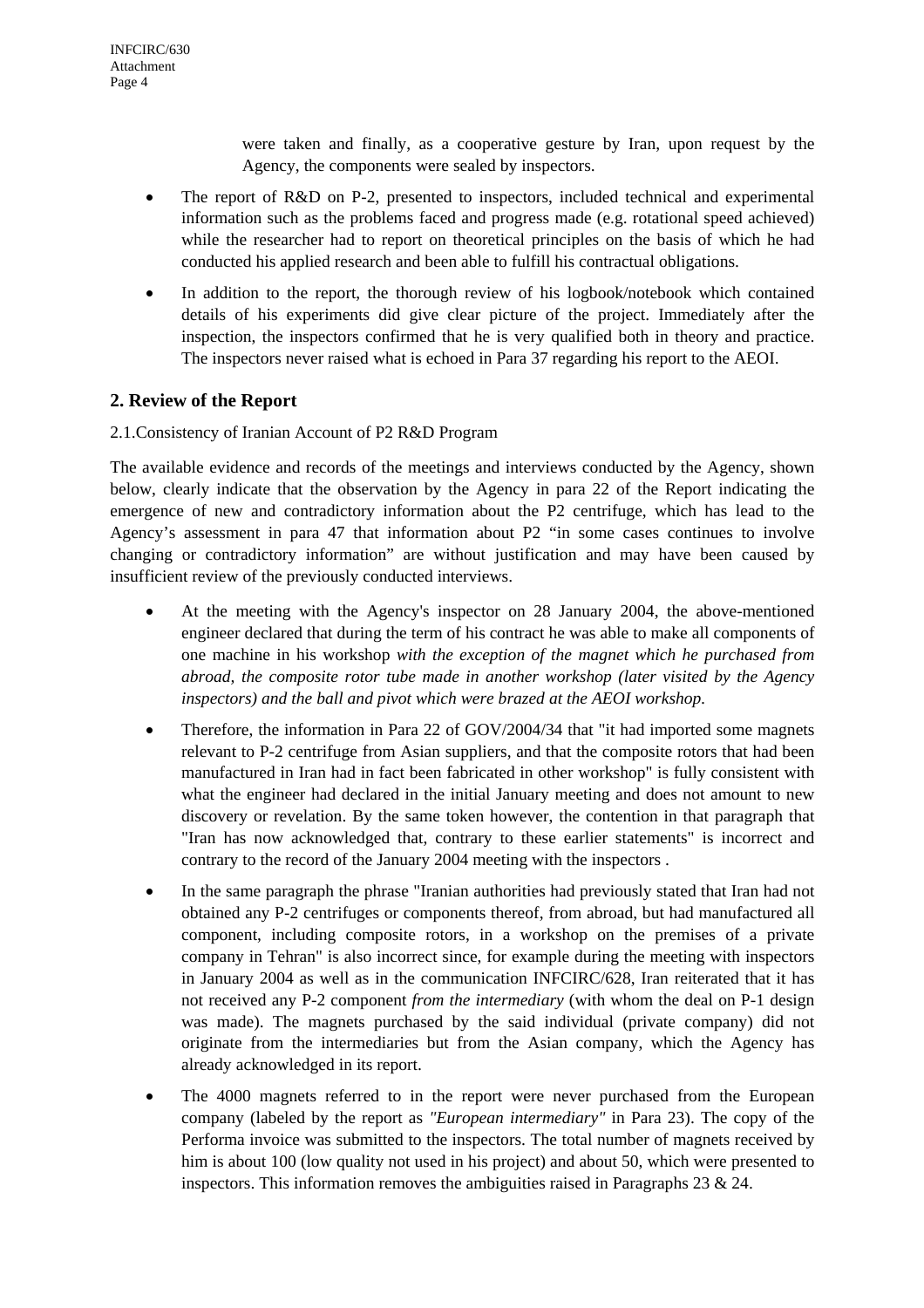- The phrase "..the number of centrifuge assembled and tested " in Para 37 is an indication of lack of due attention to the content of his contract and his explanation, where the inspectors were informed that according to his contract with the AEOI, he was expected to assemble and test (without nuclear material) only ONE centrifuge machine.
- **As the result of further intensive discussion with the engineer on 30 May 2004, the Agency's inspectors confirmed their conclusion during the wrap up meeting with Iranian officials on 2 June 2004 that Iranian statements on P2 R&D are consistent with their findings. Therefore, they not only did not have doubts as indicated in para 26, but in fact were convinced about the** *"feasibility of carrying out centrifuge test based on P-2 design - which required the procurement of parts from abroad and manufacturing of casing and centrifuge components within stated time period".* **Therefore, the "doubt" is now removed and the issue is resolved.**

#### 2.2. Delay of Sampling?

There is a widely reported contention in Para 48 of the report that "Iran's postponement until mid-April of the visits originally scheduled for mid-March — including visits of Agency centrifuge experts to a number of locations involved in Iran's P-2 centrifuge enrichment program — resulted in a delay in the taking of environmental samples and their analysis." The facts however do not support this contention:

- **The Agency inspectors arrived in Iran on March 27, 2004 and not in mid April. The requested delay until 10 April pertained solely to the implementation of then newly announced suspension measures.**
- Various inspectors have been present in Iran almost continuously since 27 March.
- There was no impediment for the inspectors to visit or take samples from the P2 components or locations involved in P2 program from the date of their arrival on 27 March 2004 (as indicated in Iran's Verbal Note No. 350-1-17/2049 of 15 March 2004 to the IAEA).
- The Agency inspectors, by their own choice, inspected P2 components only after mid April 2004. Their request to visit the workshop where composite rotors were made was granted in a timely manner.
- **During their mid April visit, the Agency inspectors only took a list of P2 components and did not even seek to take any environmental samples during that visit.**
- The inspectors, by their own choice, did not take any samples until mid May 2004.
- **Therefore, "the delay in taking of environmental samples and their analysis" should not be attributed to Iran.**

## **C. Laser Enrichment**

#### **1- General Remarks**

Following the achievements made in the centrifuge enrichment project and technical difficulties, the laser enrichment projects were terminated and equipment were dismantled. The Agency has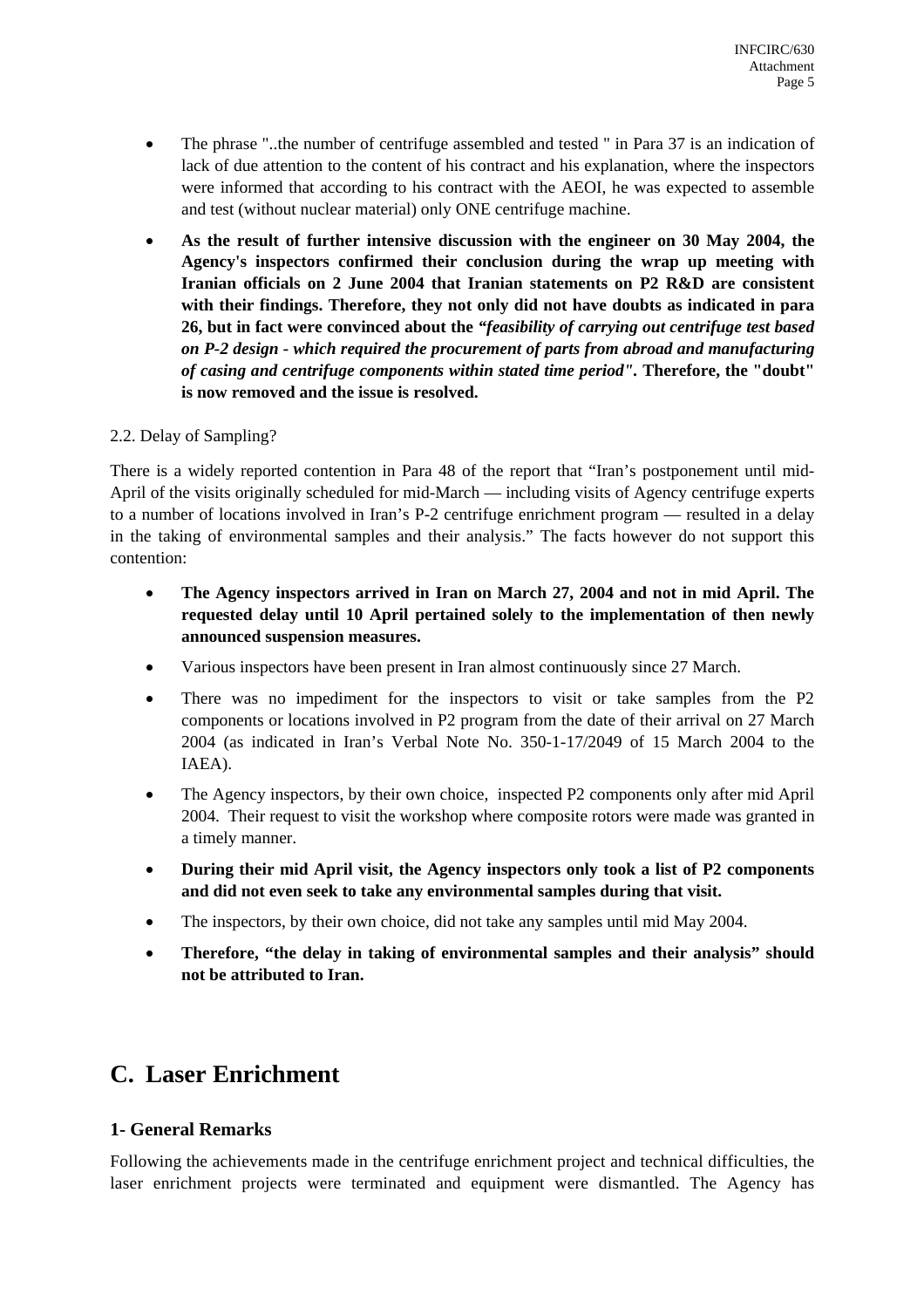thoroughly reviewed the history of the project, including the contracts with foreign suppliers, locations have been inspected, and swipe samples have been taken.

#### **2-Review of Agency's Report**

#### 2.1. Level of Enrichment

A misperception on the consistency of Iranian declarations on the levels of laser enrichment which has been partially caused by the wording of para 33 of the report needs to be corrected.

- **In the letter of 21 October 2003** to the Director General, Iran informed the Agency that "In the course of the operation of the CSL, about 8kg of U-metal was evaporated in the chambers and the enrichment separation envisaged in the contract, **and in some experiments higher enrichments, were achieved in mg.**"
- **During the first interview with the Agency inspectors, held in this regard on 28 October 2003, the Iranian laser specialist stated, "we were able to achieve the goal of the contract and obtained** *double digits* **enrichment occasionally".**
- The reference in para 33 of the report to "the equipment was able to enrich uranium up to the contracted level of 3% U-235, and even *slightly* beyond (GOV/2003/75, para. 59)" does not correctly reflect previous information provided by Iran shown above.
- The misperception arises from the use of the word "slightly" which was not used in Iran's letter of 21 October 2003 or the subsequent interview by the specialist (who specifically referred to occasional "double digit" enrichment) and may have been inadvertently added by the Agency in its November report.
- The above misunderstanding was confirmed and corrected by DDG-Safeguards in his briefing of the Board on 10 June 2004.
- It is worth noting, in any case, that experts in laser enrichment technology are well aware of the fact that due to tuning and well running the equipments, one could occasionally obtain particles with higher enrichment factor (such as 15% reflected in para 33 of the report) in some regions of the collection plate which by no means is an indication of capability of the system in continuous and long time running.

#### 2.2. Production Capability

Regarding the Agency's report in para 34, as Iran has clarified in its previous communications with the Agency, it is important to clarify one more time that the laser system with the capacity of 1 gram per hour was never received or installed in its entirety.

- There seems to be a confusion about two different laser enrichment projects with two different countries (A and B) with different capabilities of enrichment.
- The issue referred to in para 34 is related to a contract with supplier B. This contract was terminated before all supplies arrived, and only a few equipment, namely the chamber with its auxiliary system were received and the main parts such as lasers were never delivered.
- The phrase "AVLIS installation" in the first line of para 34 misleads the reader as if the whole system with capability of enrichment of 1 gram per hour had ever been installed. This would only have been the case had the contract been fully implemented; However, the contract was never fully implemented and important components (lasers) were never delivered .